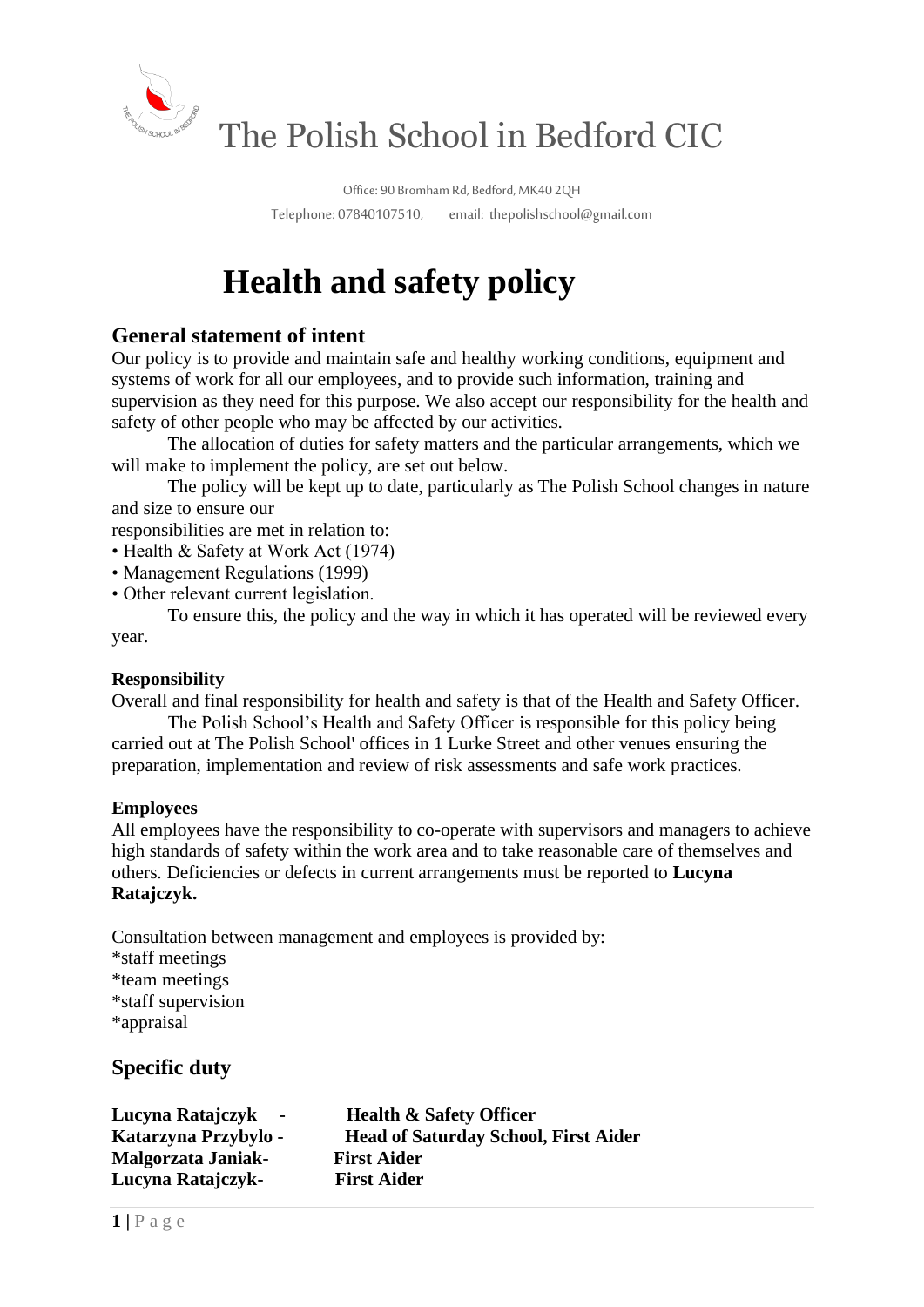

The Polish School in Bedford CIC

Office: 90 Bromham Rd, Bedford, MK40 2QH Telephone: 07840107510, email: thepolishschool@gmail.com

#### **Accidents**

All accidents are to be reported to **Katarzyna Przybylo or Lucyna Ratajczyk** and recorded in accident book.

Unusual or unexpected incidents are also to be reported to **Lucyna Ratajczyk**and recorded in the accident book for review of current arrangements.

Accident records are located in the First Aid Box.

### **First aid**

The First Aid Box is located in the office. **Iwona Olszewska** is the appointed person responsible for the First Aid Box.

#### **Fire safety**

The Polish School operates a **no smoking policy in its premises**.

All staff will be advised of the fire action procedure, location of fire alarms and fire exits at their induction.

Fire evacuation drills are arranged by the Health & Safety Officer, practised at least annually and records maintained by the Health and Safety Officer of the evacuation time.

Fire alarm points have a regular operational check.

In the event of an evacuation, the visitors' book and staff appointments' board will be removed by admin staff for use as a roll call.

The Health and Safety Officer will complete a roll call and liaise with Fire Service personnel.

#### **Housekeeping and premises**

All staff will monitor that:

-safe stacking and storage methods are followed

-standards of cleanliness and hygiene are maintained in kitchen areas

-waste is disposed of safely in appropriate containers

-corridors and exits are kept clear and free of obstruction

-equipment in their work area is in good working order

Employees will ensure that they co-operate with all reasonable requests from their line manager to ensure the above standards are maintained.

#### **Electrical equipment**

All electrical equipment is PAT tested on an annually basis.

The Health and Safety Officer will ensure a risk assessment is prepared and safe work practices are in place to ensure trailing wires are covered and fastened down, portable equipment is placed in a safe position, regular visual checks of equipment are made and equipment faults are reported and corrected.

Employees must visually inspect equipment they use and report any defects or faults to **Lucyna Ratajczyk.**